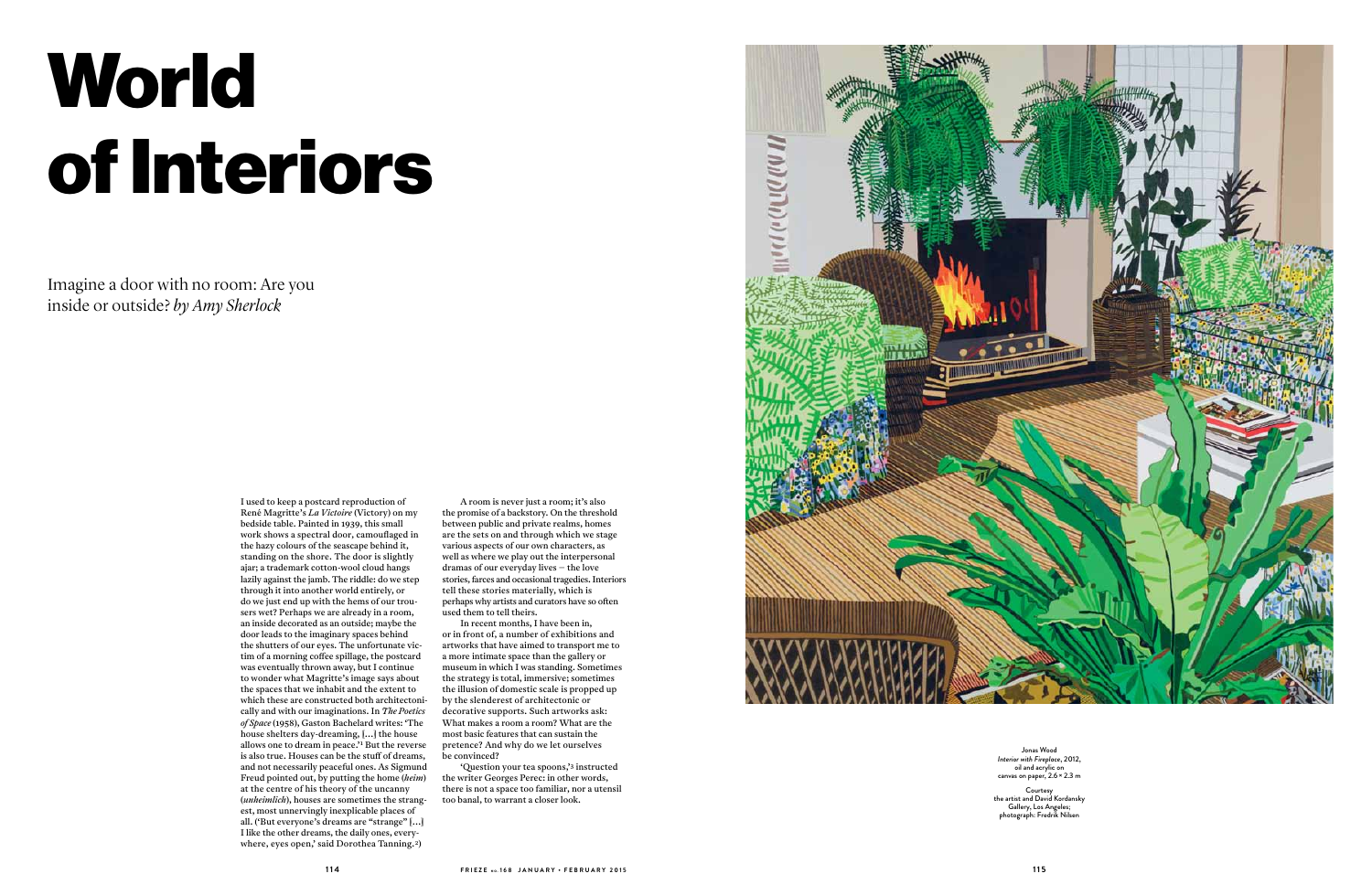## Pot Plant

*The palm at the end of the mind, Beyond the last thought, rises In the bronze distance.* Wallace Stevens, 'Of Mere Being', 1954

Two plasterboard walls, a potted palm and a framed portrait of a horse form an L-shaped section of a stage or movie set that floats just adrift of the sturdier gallery wall. The plant – plastic – stands in the corner, a fold of one world tucked into another. Edging between them, you might see a single A 4 piece of paper taped to the reverse of the plywood: a fictional narrative about the brighteyed horse and his Mafioso owner, the scene's literal backstory.

The work, by William Leavitt, was shown as part of the group exhibition 'Last Seen Entering the Biltmore' at South London Gallery last year. It is one of the artist's least cryptically titled. *Cutaway View*  (2008) is precisely that: a partial vision of a particularly urbane, sun-drenched-and-martinis-by-I think this has to do with the pot plant: there is something irrepressibly louche about a potted palm, even a plastic one. Perhaps it's the way it casually asserts mastery over the tropical (the formerly far-flung and exotic as domestic décor). Here, as in other of Leavitt's sets/installations, the plant is the emissary of the world outside, enforcing the illusion of domesticity by invoking wildness; also, as a living thing, it becomes a form of avatar within Leavitt's unpopulated scenes. (The uncanniness of the sentient plant has given rise to its illustrious, if frequently sinister, silver screen history – think of *The Day of the Tri!ds* (1962) or the seed pods from *The Body Snatchers* (1956) – which lends the installa tion an atmosphere of delicious unease.)

Leavitt has lived and worked in Los Angeles since 1965 and his interest in the physical supports of on-screen illusion extends from the suburban to the sci-fi (which, in Hollywood, are often only a street apart). In *Artic Earth* (2014), his installation for last year's Liverpool Biennial, curtains billow from tract-house windows that over look a radiant earthscape, as if the room were perched on the edge of outer space. Saturated in cinematic cliché, Leavitt's *oeuvre* grows out of from the well-worn conceit that the hyperbolic fantasies of Hollywood reiterate something fundamental about the way that we stage our daily lives. (See 'The Presentation of the Self in Everyday Life', 1959 by the American sociologist Erving Go %man.) His deadpan repetitions probe the enduring appeal of the stock – character, plotline, setting. If these seduce again and again without becoming tired, it is because of our ongoing fascination with Hollywood fairytales, both on and off-screen. And if, over time, the works become parodies of them selves — coming to look less like film sets and more distinctly like Leavitts – closing the ouroboros-like circle of referentiality, then so much the better.

Nick Mauss's installation *By, With,*<br> *To (t) From* (2014) was conceived as a site-specific response to the London<br>headquarters of the Fiorucci Art Trust – a domestic property at 10 Sloane Avenue in Kensington – where it was shown last year. The trust cohabits with the private collec tion of its founder, Nicoletta Fiorucci, from which Mauss selected several artworks to

#### **Hélio Oiticica**

His landmark installation *Tropicália* (1966–67) used potted palms and other lush vegetation as distinct signifiers of Brazilian-ness, to quite literally root his art in the sociopolitical reality, by turns brutal and banal, of an economically troubled country under a dictatorship.

#### **Jonas Wood**

Paintings that could be patterns for a *style Castaing* carpet, Wood's large-scale 'landscape pots', shown recently at David Kordansky Gallery in Los Angeles, set 'clippings' of plants isolated from earlier paintings of lush, foliage-punctuated interiors in vessels adorned by landscapes. Some of these seem imagined, while others are fantastically real – like the acid-bright sunset over the Hudson in *Maritime Hotel Pot with Aloe* (2014). They function both as wallpaper and windows, collaging species of spaces on top of one another – mocking of, whilst wholly complicit in, our tendency to reduce the outside world to a backdrop for inner drama.

## Curtain

*[Adolf ] Loos told me one day: 'A cultivated man does not look out of the window; his win dow is a ground glass; it is only there to let the light in, not to let the gaze pass through.'*  Le Corbusier, *Urbanism*, 1925

You are in the entrance hall to someone's house. The staircase is blocked off by a floor-to-ceiling curtain, black but waftily translucent. In a kind of oblique double homage to Lucio Fontana and Kazimir Malevich, it is marked by three painted blocks of scarlet and one rectangular slit – a window that opens and closes accord ing to the fabric's mobile concertina as it glides along a ceiling track. Three more cur tains pass through the other rooms, briefly and unexpectedly dividing the space with their unknown choreography. A soundtrack of Bettye LaVette's sumptuous ballad 'Let Me down Easy' (1965) interjects sporadi cally. The curtains are seductive, protective off conversations and the flow of cocktails as they corral you gently into corners.

**Mike Nelson**<br>Different kind of plant; different kind of pot. For his 2005 installation *Between a Formula and a Code*, the artist transformed an abandoned building into a fictional cannabis farm. Nelson's uncanny immersive interiors are less about personal trauma and, instead, draw out social fears and anxieties, often highly mediatized, about foreignness or otherness.

#### **See also:**

**Félix González-Torres** González-Torres produced an *oeuvre* in which the slightest of objects are charged with bodily presence. His curtain works – *Untitled (Loverboy)* (1989), *Untitled (Beginning)* (1994) and *Untitled (Golden)* (1995) – deal with porosity and passage, visibility, distance, joining and separation. Such ideas are particularly poignant in light of the death of his partner, Ross Laycock, from AIDS-related complications, in 1991, and his own death from similar causes five years later.

#### **Kazimir Malevich**

The famous *Black Square* motif the early 20th century's most violently iconoclastic artistic gesture — first appeared in Malevich's design for the stage curtain for the Futurist opera *Victory over the Sun* (1913). Concerned with melodrama as much as transcendence, the square refuses the embodied illusionism of the theatre as well as the representational plane of the canvas.

#### **Lucy McKenzie**

Drapes and curtains recur in McKenzie's work, reflecting the artist's ongoing interest in fabric and the social dimensions of its production and circulation. Proving the partitions between art and artisanal disciplines to be porous – in particular furniture and fashion – she also collaborates with the textile designer Beca Lipscombe as Atelier E.B.

be hung in the space for the duration of the installation. The curtains, therefore, also served to frame the other pieces on display, playing on a long-standing assumption that décor is only ever an accessory. 10 Sloane Avenue is not an exhibition space as such but, rather, plays host to the numerous events that typify the Trust's social approach to the production and presentation of art: a public/ private space *par excellence*.

Mauss's curtains, shifting continually, constantly redefine what is outside and what is inside, what is hidden and what is on display. They're a reminder of the fluid ease with which we pass from observer to observed in today's mediatized society, where privacy itself is little more than a translucent veil, pulled back at will, and only ever partial.

Loos's distaste for windows, and the reason that so many of his rooms are designed to face inwards, seems bound up with his profound aversion to certain excessive modes of display: a philosophy of sufficiency, tending towards functionalism, which informed his lean archi tectural Modernism. The subtext to Loos's aesthetics is an ethical one: that there is a right way of looking at things and of inviting people to look, and a wrong one. Mauss's installation  $-$  bold, intrusive, flamboyant  $-$  and the melodramatic tenor of LaVette's intermittent accompaniment, make a case for the theat ricality of (self-)presentation. If all the world is a stage, then we should be free to flounce across it however we please.





**1** Nick Mauss *By, With, To & From*, 2014, installation view at Fiorucci Art Trust, London

#### **2** William Leavitt *Cutaway View*, 2008, installation view at South London Gallery, 2014

Courtesy 1 the artist and Fiorucci Art Trust; photograph: Lewis Ronald  $\cdot$  2 the artist and Greene Naftali, New York; photograph: Andy Keate / South London Gallery 2014

#### **See also:**

#### **Madeleine Castaing**

The legendary French interior designer and patroness, who was Chaim Soutine's muse and Jean Cocteau's decorator, was amongst the first to attempt to bring the outside inside, with fabric patterns of dense foliage and jungle cano pies. Her work has been reprised by contemporary artists such as Flora Whiteley, whose show, 'Kammerspiele', at September in Berlin last year, featured paintings of Castaing's interiors, includ ing *Cocteau's Palm* (2011), and the designer's own abandoned country house.